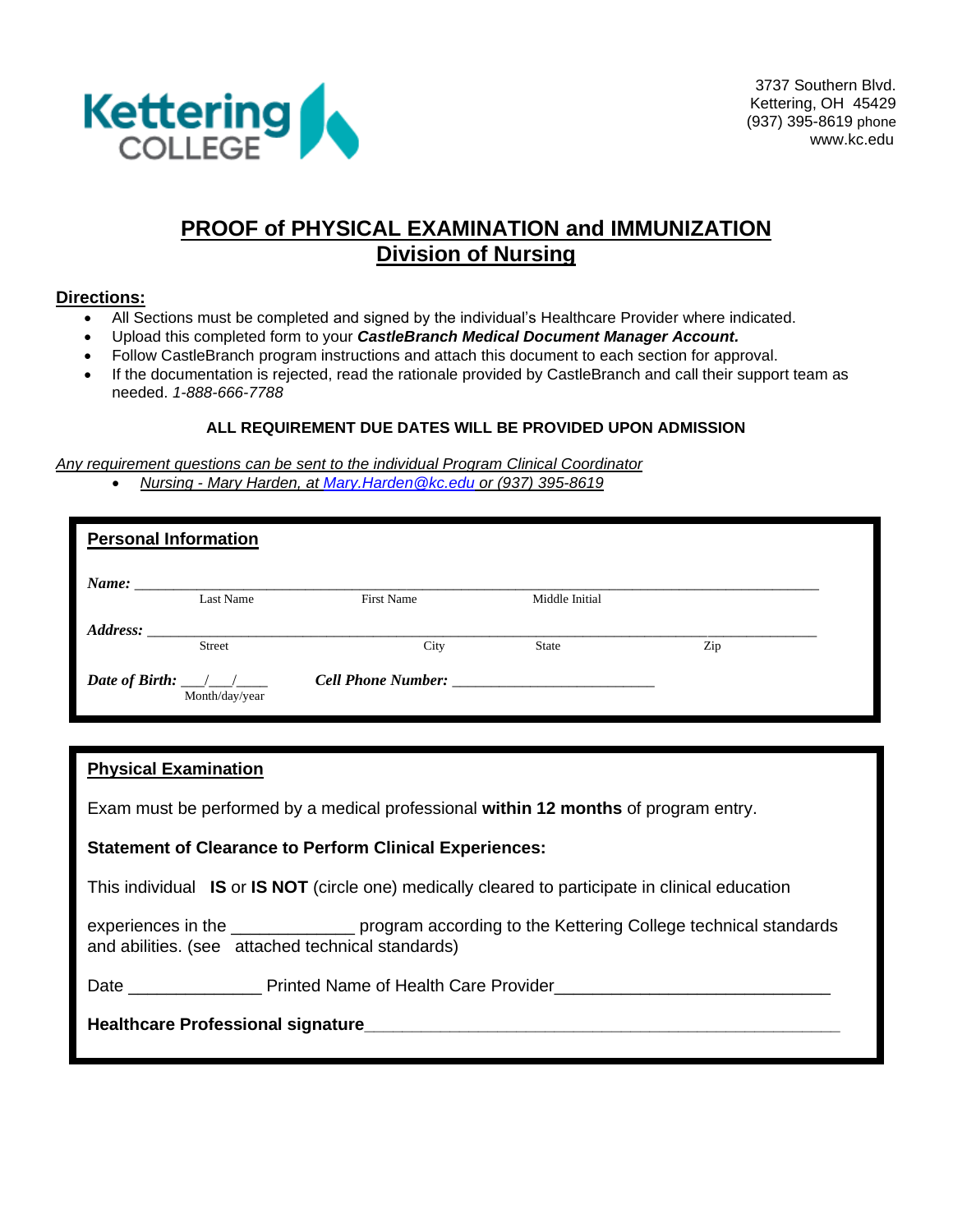| $\mathbf{A}^{\mathsf{T}}$<br>w | -<br>$\overline{\phantom{a}}$ |
|--------------------------------|-------------------------------|
|                                |                               |

## **KETTERING COLLEGE TECHNICAL STANDARDS AND ABILITIES**

Completion of the degree at Kettering College signifies the graduate is prepared for practice in his or her prospective field by meeting the technical standard requirements. Technical standards, as distinguished from academic standards, refer to the physical, cognitive, and behavioral abilities required for satisfactory completion of the curriculum. The essential required abilities include motor, sensory, communicative, intellectual, behavioral, and social aspects.

Several standards are common to all programs. These are listed below, followed by specific requirements of each program. The student must have the ability to:

- 1. Think critically, with sound judgment, emotional stability, maturity, empathy, and physical and mental stamina.
- 2. Learn and function in a wide variety of didactic and clinical settings.
- 3. Communicate effectively, both verbally and in writing, using appropriate grammar, spelling, and vocabulary.
- 4. Immediately comprehend and respond to auditory instructions or requests.
- 5. Think clearly and act calmly in stressful situations.
- 6. Perform up to a 12-hour clinical experience in a single 24-hour period.
- 7. Work cooperatively, preserving relationships with other members of the health care team.
- 8. Perform fine and gross motor skills with both hands.
- 9. Apply adequate pressure to stop bleeding.
- 10. Perform CPR.

In addition to the above criteria, nursing students must have the ability to:

- 1. Take an accurate health history and perform physical assessments using necessary sensory, auditory, and visual acuity.
- 2. Process and professionally communicate information with accuracy in a timely manner.
- 3. Understand and apply ethical standards for health care.
- 4. Demonstrate cognitive abilities necessary to master relevant content in arts, sciences and clinical courses at a level deemed appropriate by the faculty.
- 5. Demonstrate emotional stability at a level necessary to deliver professional, safe, competent care in all settings.
- 6. Assist in accomplishing safe transfer of patients from bed to chair or stretcher and return to bed.

**This side of page does not need to be uploaded to CastleBranch. For healthcare provider reference only!**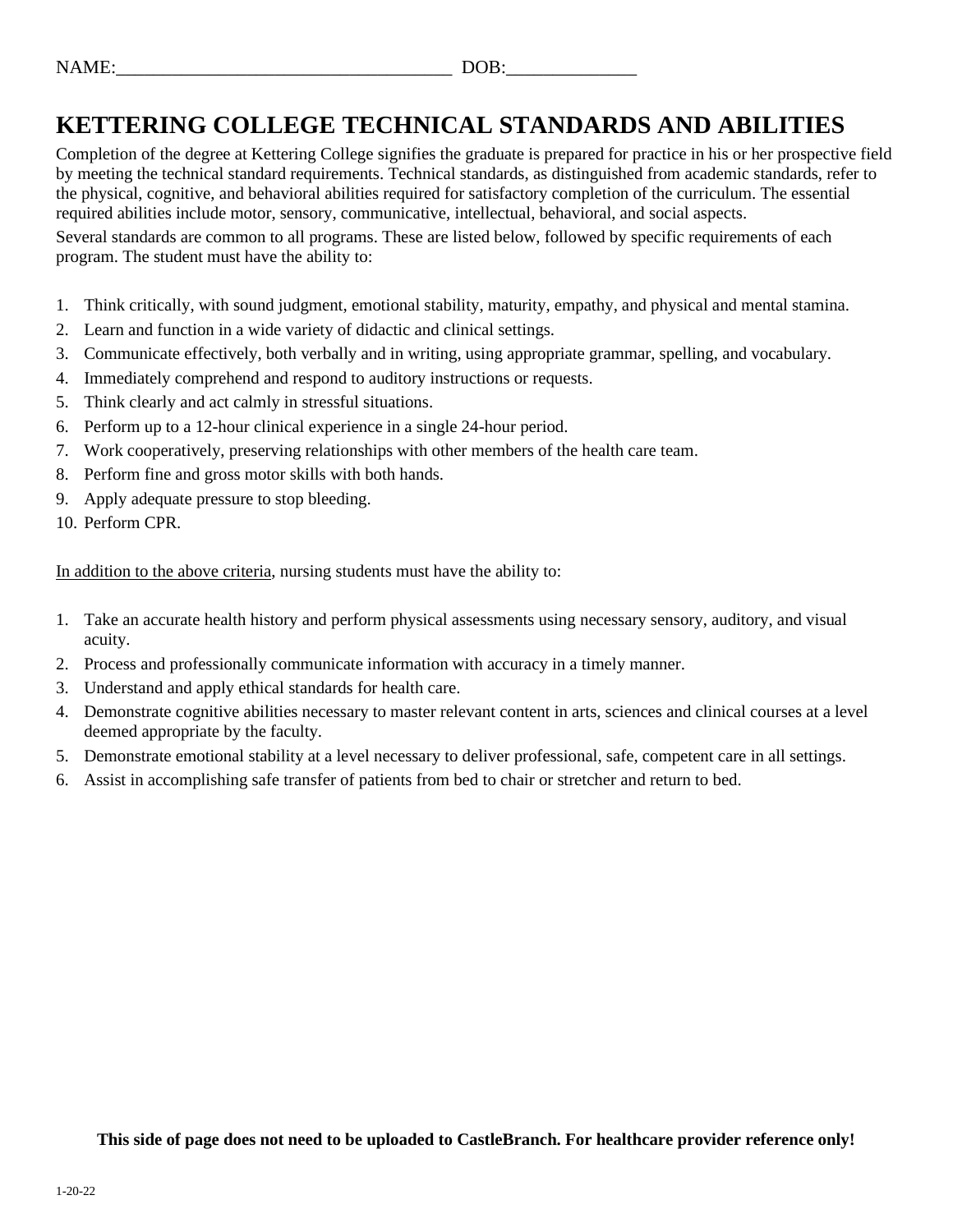### NAME:\_\_\_\_\_\_\_\_\_\_\_\_\_\_\_\_\_\_\_\_\_\_\_\_\_\_\_\_\_\_\_\_\_\_\_\_ DOB:\_\_\_\_\_\_\_\_\_\_\_\_\_\_ **Immunizations**

| Hepatitis B Vaccine – attach lab report of antibody titer |                            |                             |  |
|-----------------------------------------------------------|----------------------------|-----------------------------|--|
| Series of three doses or Series of two doses              |                            |                             |  |
|                                                           |                            |                             |  |
| *Complete only ONE: A or B                                |                            |                             |  |
| A. Engerix B, Recombivax HB Vaccine                       | <b>B.</b> Hepatitis B      |                             |  |
| Dose #1 $/$ /                                             | surface                    |                             |  |
| Dose #2 $\angle$ / (a minimum of 1 month after #1)        | antibody titer             |                             |  |
| Dose #3 $/$ $/$ (a minimum of 5 months after #2)          | <b>HBsAB</b> titer Date    | If not immune, Booster      |  |
| OR.                                                       | $\frac{\sqrt{}}{\sqrt{2}}$ | <b>Vaccination Required</b> |  |
| Heplisav-B <sup>®</sup> (HepB-CpG) Vaccine                |                            |                             |  |
| Dose #1 $/$ /                                             | Immune                     | <b>Booster date</b> / /     |  |
| Dose #2 $/$ / (a minimum of 1 month after #1)             | OR.                        |                             |  |
|                                                           | Not Immune ______          |                             |  |
|                                                           |                            |                             |  |
| Healthcare professional signature                         |                            |                             |  |
|                                                           |                            |                             |  |

| Varicella (Chicken Pox) – attach lab report of antibody titer<br>Series of two doses<br>*CHOOSE ONE: A, B, or C |                                    |                             |  |
|-----------------------------------------------------------------------------------------------------------------|------------------------------------|-----------------------------|--|
| A. 2 Varicella vaccines from any time                                                                           | <b>B.</b> Varicella antibody       |                             |  |
| Dose #1 $\frac{1}{2}$ /                                                                                         | $(IgG)$ titer                      | If not immune, Booster      |  |
| Dose #2 $/$ $/$ (a minimum of 1 month after #1)                                                                 |                                    | <b>Vaccination Required</b> |  |
|                                                                                                                 | Date of Titer $\frac{1}{\sqrt{2}}$ |                             |  |
|                                                                                                                 | Immune                             | <b>Booster date</b>         |  |
|                                                                                                                 | OR.                                |                             |  |
|                                                                                                                 | Not Immune                         |                             |  |
| <b>C. History of disease:</b> Date of occurrence                                                                |                                    |                             |  |
| Healthcare professional signature                                                                               |                                    |                             |  |

| MMR (Measles, Mumps, Rubella) – attach lab report of antibody titer<br>Series of two doses |                                                          |                                                       |
|--------------------------------------------------------------------------------------------|----------------------------------------------------------|-------------------------------------------------------|
| *CHOOSE ONE: A or B                                                                        |                                                          |                                                       |
| A. 2 MMR vaccines from any time                                                            | <b>B. MMR antibody</b><br>$(IgG)$ titer<br>Date of titer |                                                       |
| Dose #2 $/$ $/$ (a minimum of 1 month after #1)                                            | $\frac{1}{2}$<br>Immune                                  | If not immune, Booster<br><b>Vaccination Required</b> |
|                                                                                            | OR.<br>Not Immune                                        | Booster date $\frac{\sqrt{2}}{2}$                     |
| Healthcare professional signature                                                          |                                                          |                                                       |